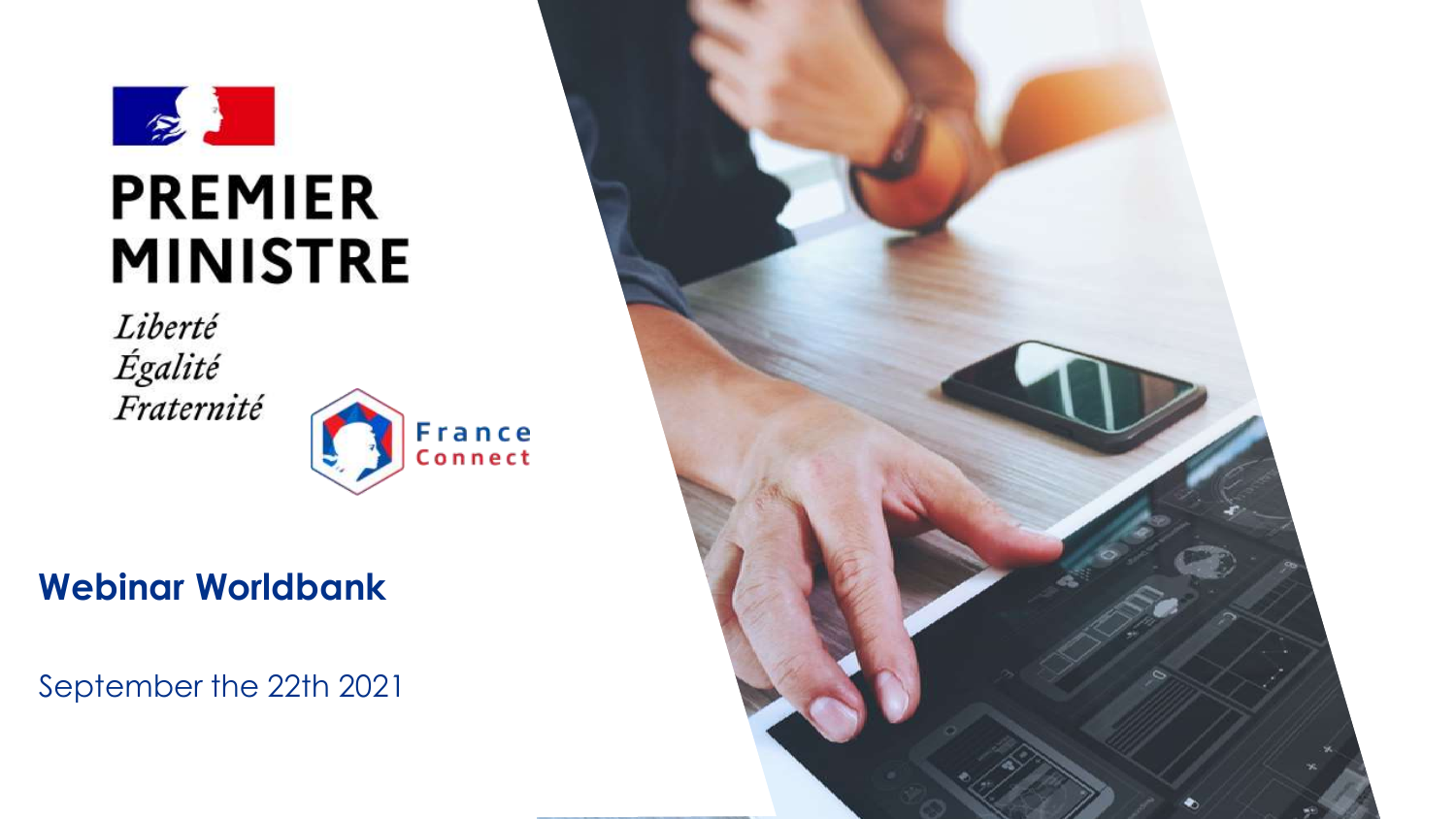





- **1 The French eID ecosystem**
	- **2 What is FranceConnect ?**
		- **3 FranceConnect and the private sector**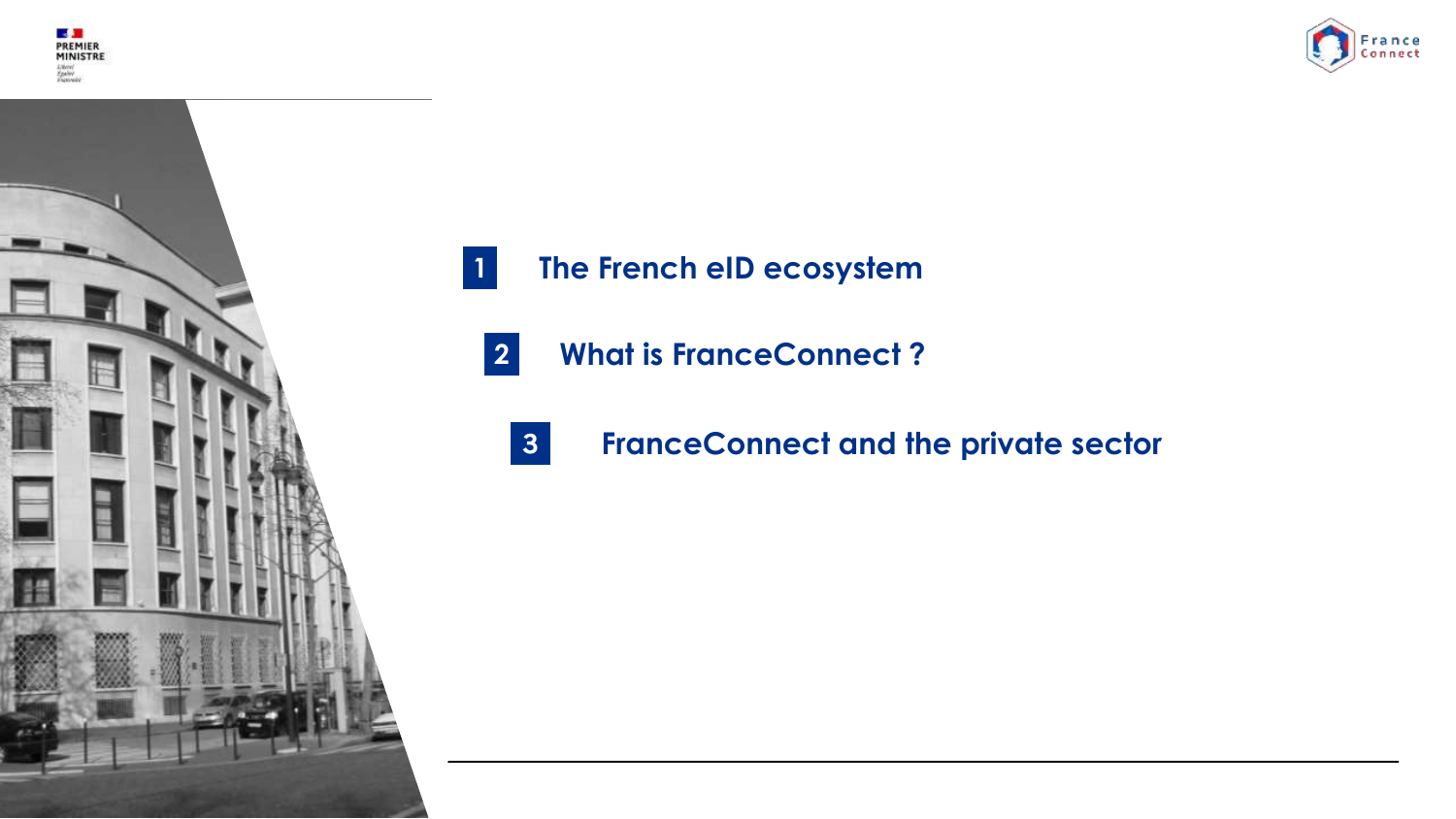



# **1- DIGITAL IDENTITY: IN FRANCE, WHERE ARE WE?**



### In accordance with GDPR, CNIL and eIDAS Regulation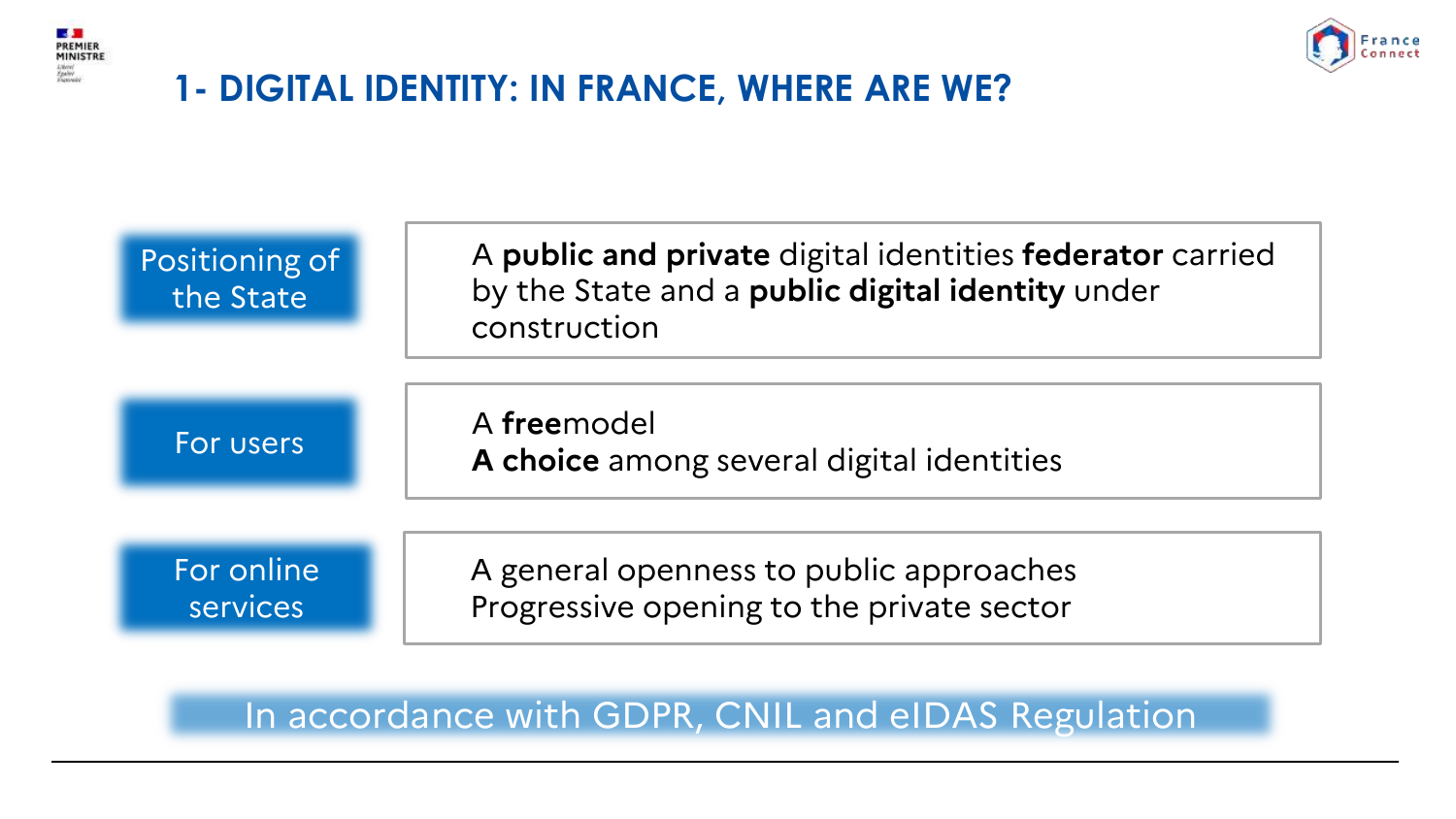

#### **eID federation for the 3 eIDAS assurance level** France

**French eIDAS node** both operated by DINUM (Digital Interministerial Direction) Connect

# **eID** providers **Low assurance level**

- Social security number
- **Taxes**
- MobileConnect et Moi
- Health insurance

## **Substantial level**

- La Poste from Feb 2020
- *eID from passport, French eID card, residence permit by mid-2022*
- *eID from healthcard end of 2022*

# **High level**

*eID from passport, French eID card, residence permit by 2022*

# **Supervisory and control authorities**

- **ANSSI** French National Cybersecurity Agency
- Gives agreement for assurance substantial and high levels to French eID and FranceConnect

# **CNIL**

National Supervisory Data protection authority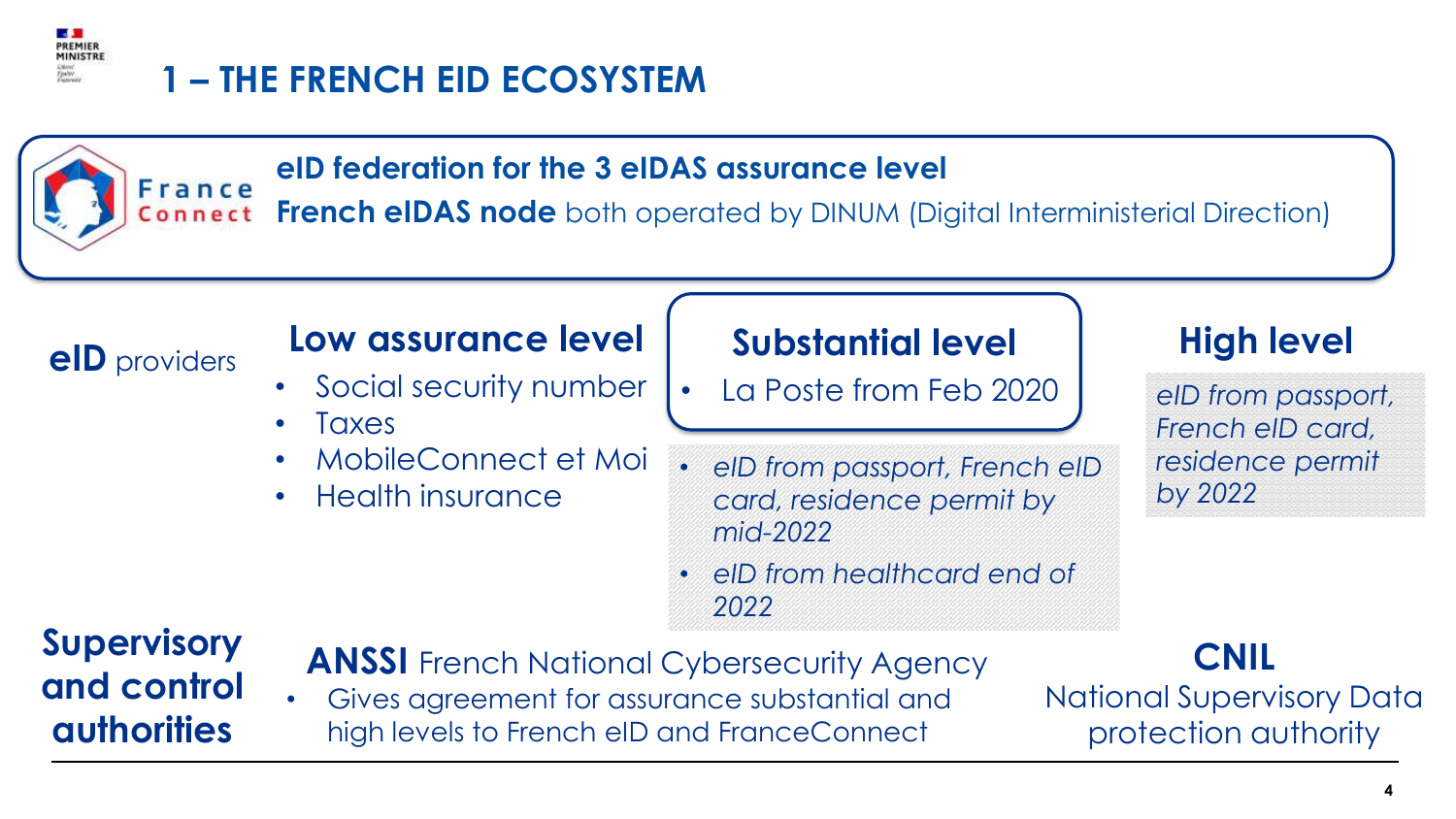# **1-DESCRIPTION OF SUPERVISORY REGIME**

> **Supervisory body: ANSSI** (French national authority in the area of cyber defence and network and information security)

### > **Key points of the supervisory regime**

**BASA**<br>PREMIER

- **Full range of audits by a cybersecurity audit service provider** : architecture audit, configuration audit, code audit, penetration tests and organizational and physical audit
- **Security assessment of remote video identification** based on a **specific ANSSI's requirements**  ruleset building upon Implementing Regulation 2015/1502, and **additional testing by the Ministry of Interior**
- **Security assessment of mobile applications** (ANSSI grants the **CSPN certification** / "**RGS elementary**" qualified status).
- **Security assessment of cryptographic modules** approved by ANSSI, based on international and national processes and requirements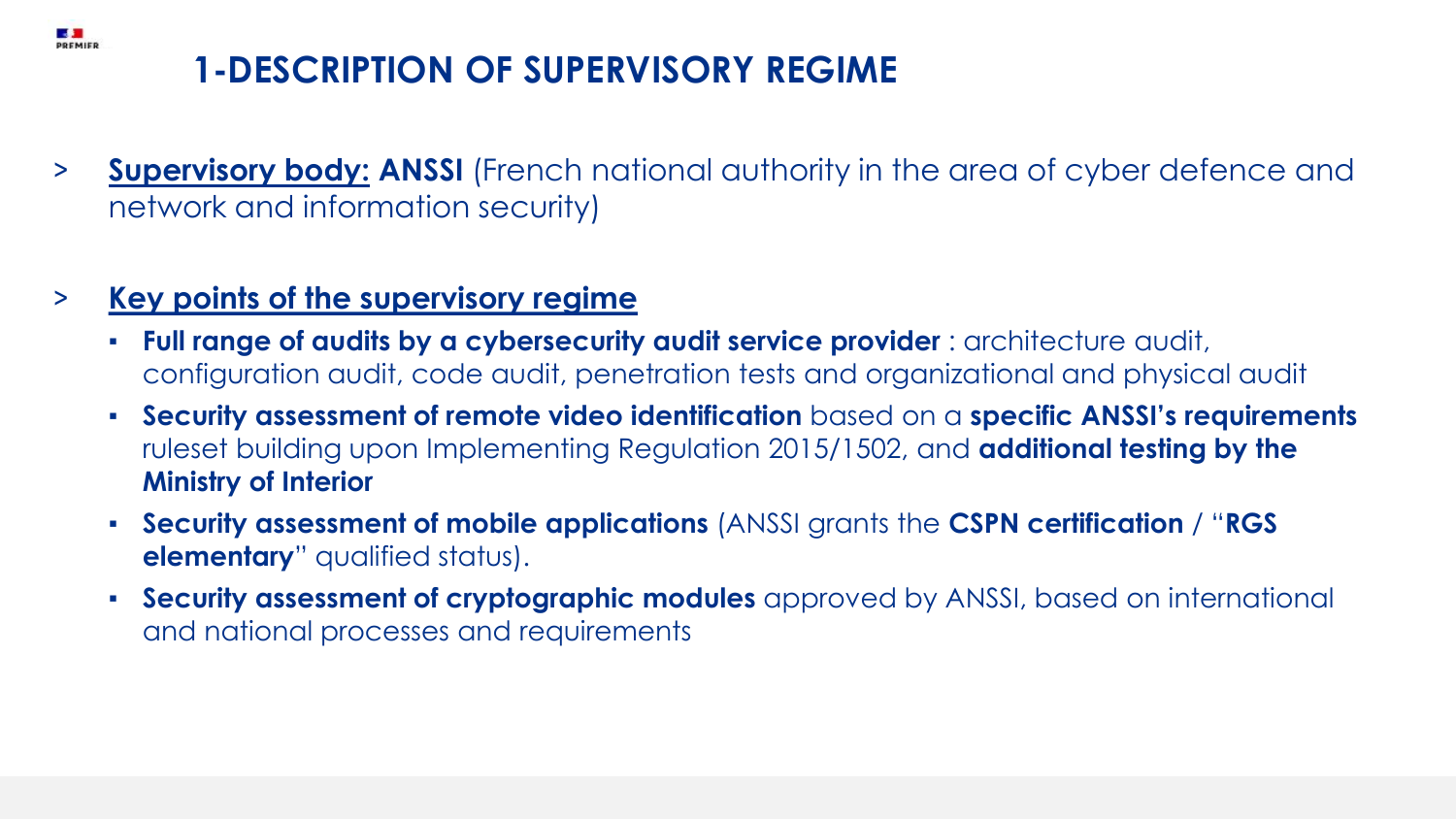# **1-DESCRIPTION OF CNIL (Commission on Information Technology and Liberties**

**ESTE**<br>PREMIER

### **Protecting personal data, supporting innovation, preserving individual freedoms**

- responds to requests from individuals and professionals. It carries out actions of communication with the general public and professionals
- In order to help private and public organizations to comply with the RGPD, the CNIL offers a complete toolbox adapted to their size and needs.
- In order to detect and analyze technologies or new uses that could have a significant on impact on privacy, the CNIL maintains a dedicated watch. The control allows the CNIL [to verify the compliance to the law](https://www.cnil.fr/en/investigation-powers-cnil).
- It can impose on a data controller to regularize its processing (formal notice) or impose sanctions (fine, etc.).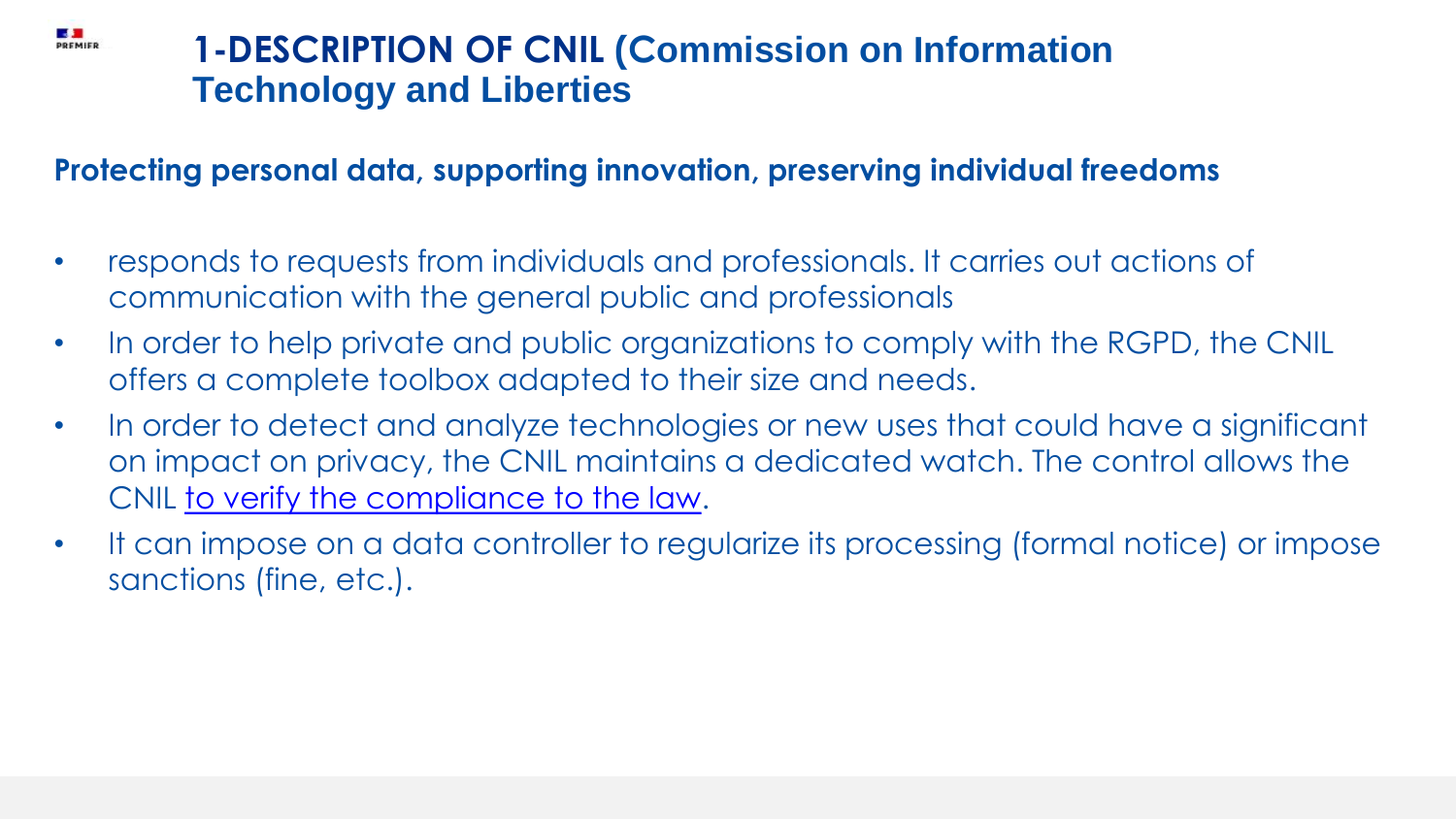# **2 – WHAT ARE FRANCECONNECT AND FRANCECONNECT + ?**



**Reduction** PREMIER



**with a substantial – high assurance level** 

1 ID provider



**30 M** users, **1030** service providers **10 10** targeted services providers (banks, gaming, ParisHospitals, digital registered letter)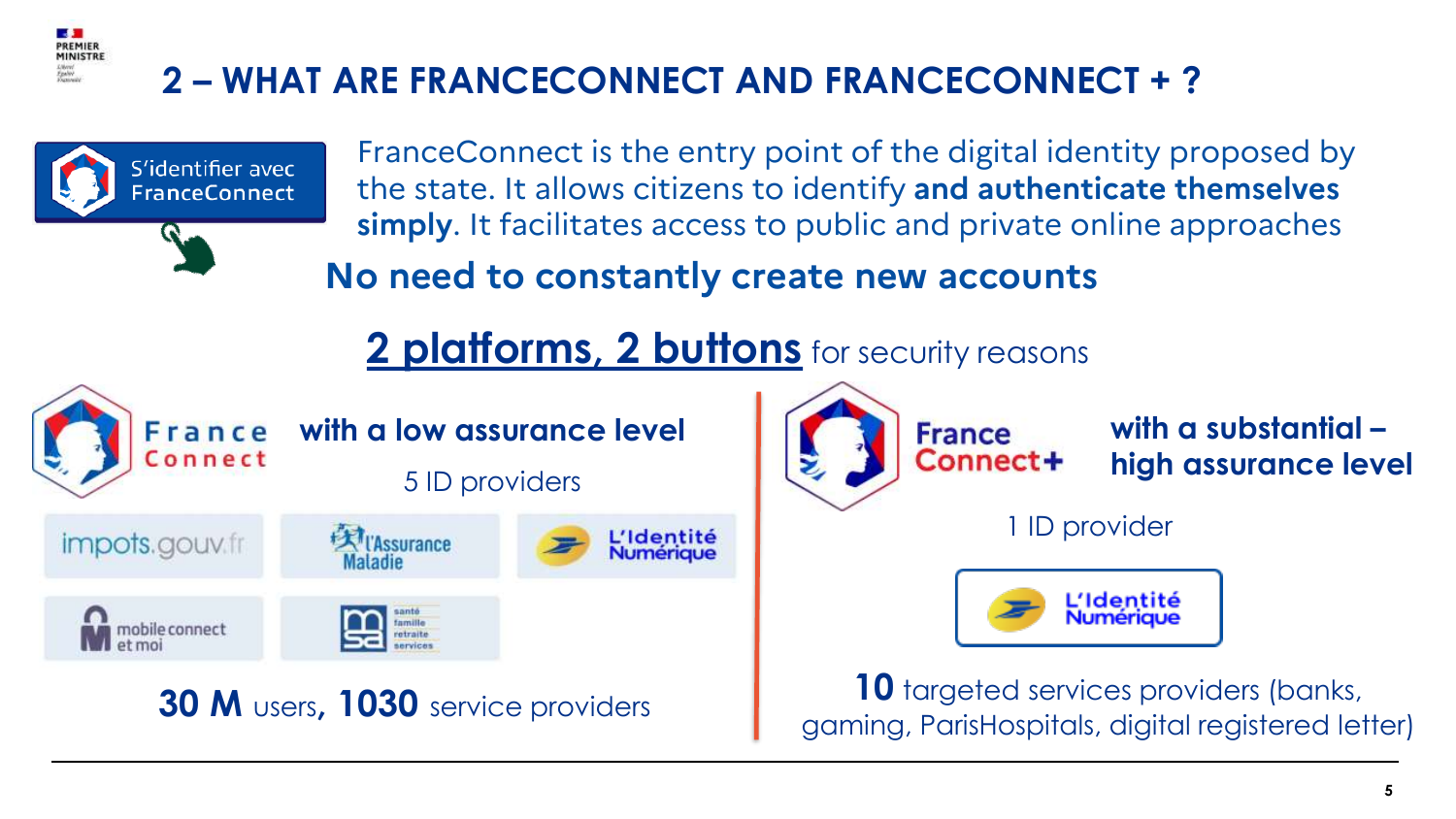

# **2- MORE AND MORE USERS, TRUST AND VISIBILITY FOR FRANCECONNECT**



**65% of French citizens trust FranceConnect** (survey : Acsel)

**57% of French citizens have heard about FranceConnect** (survey : Ifop)

**75% of FranceConnect' users connect more than once a year**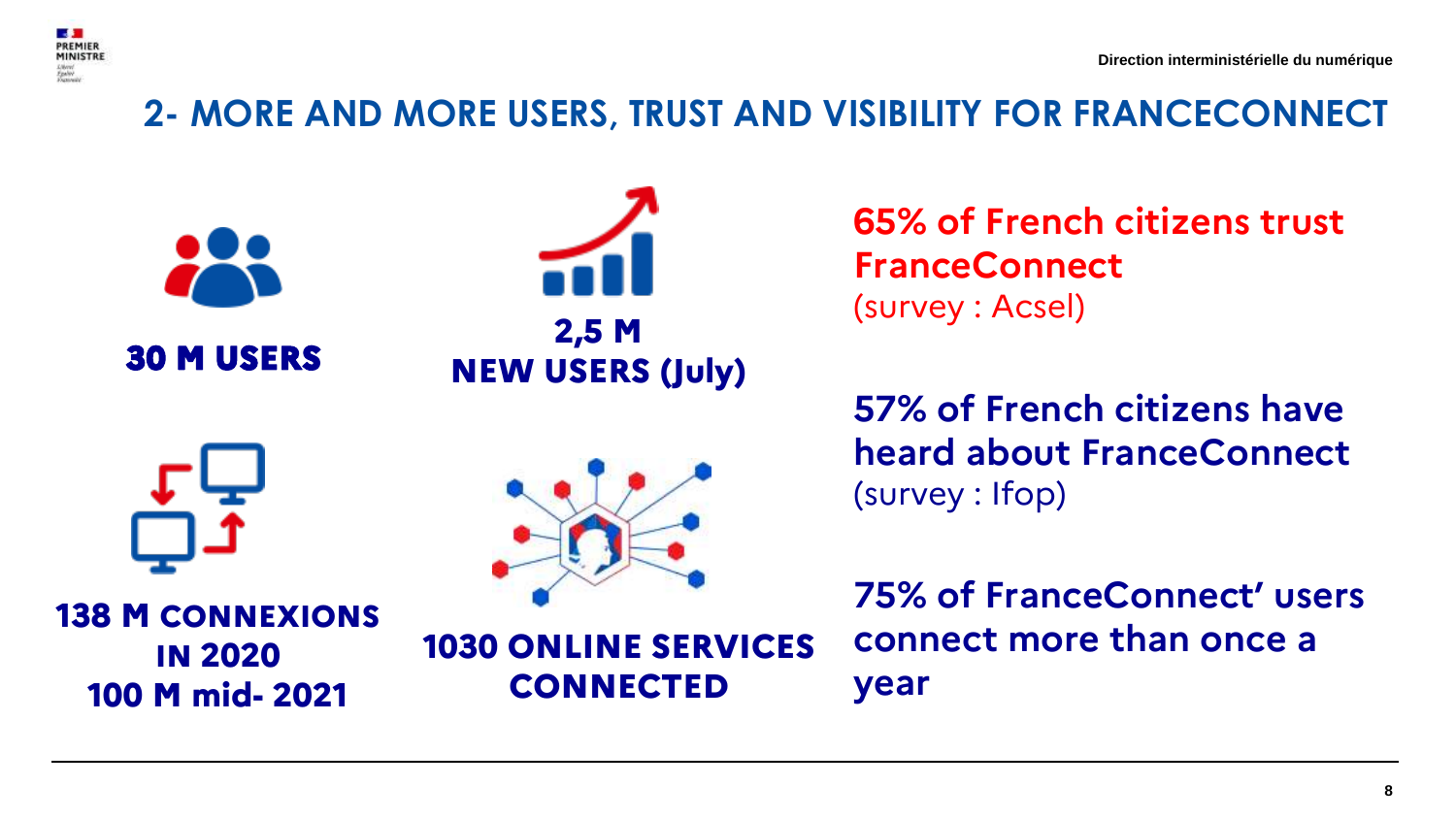

# **2- TOP 10 OF OUR SERVICE PROVIDERS, MOSTLY PUBLIC**



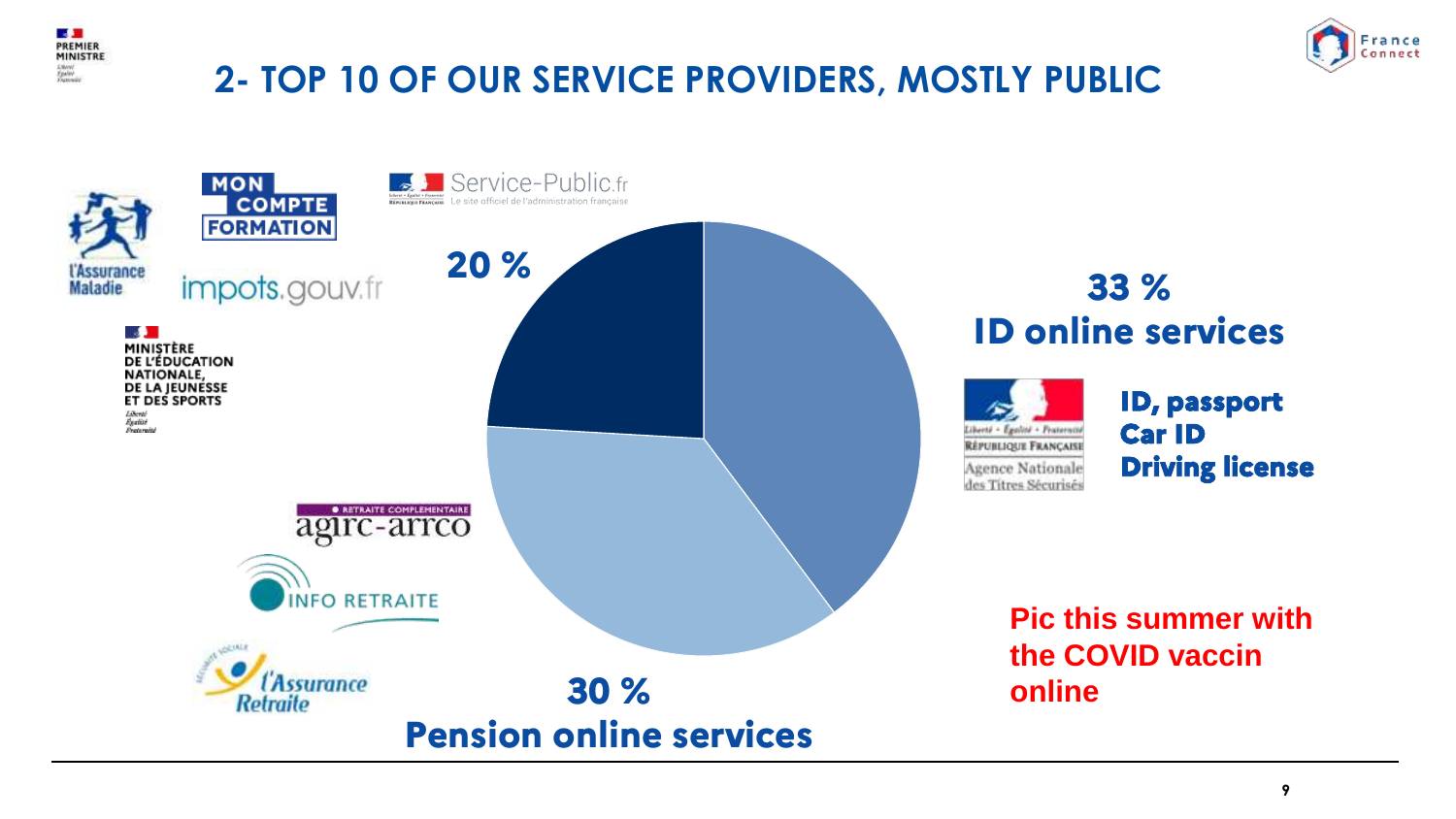





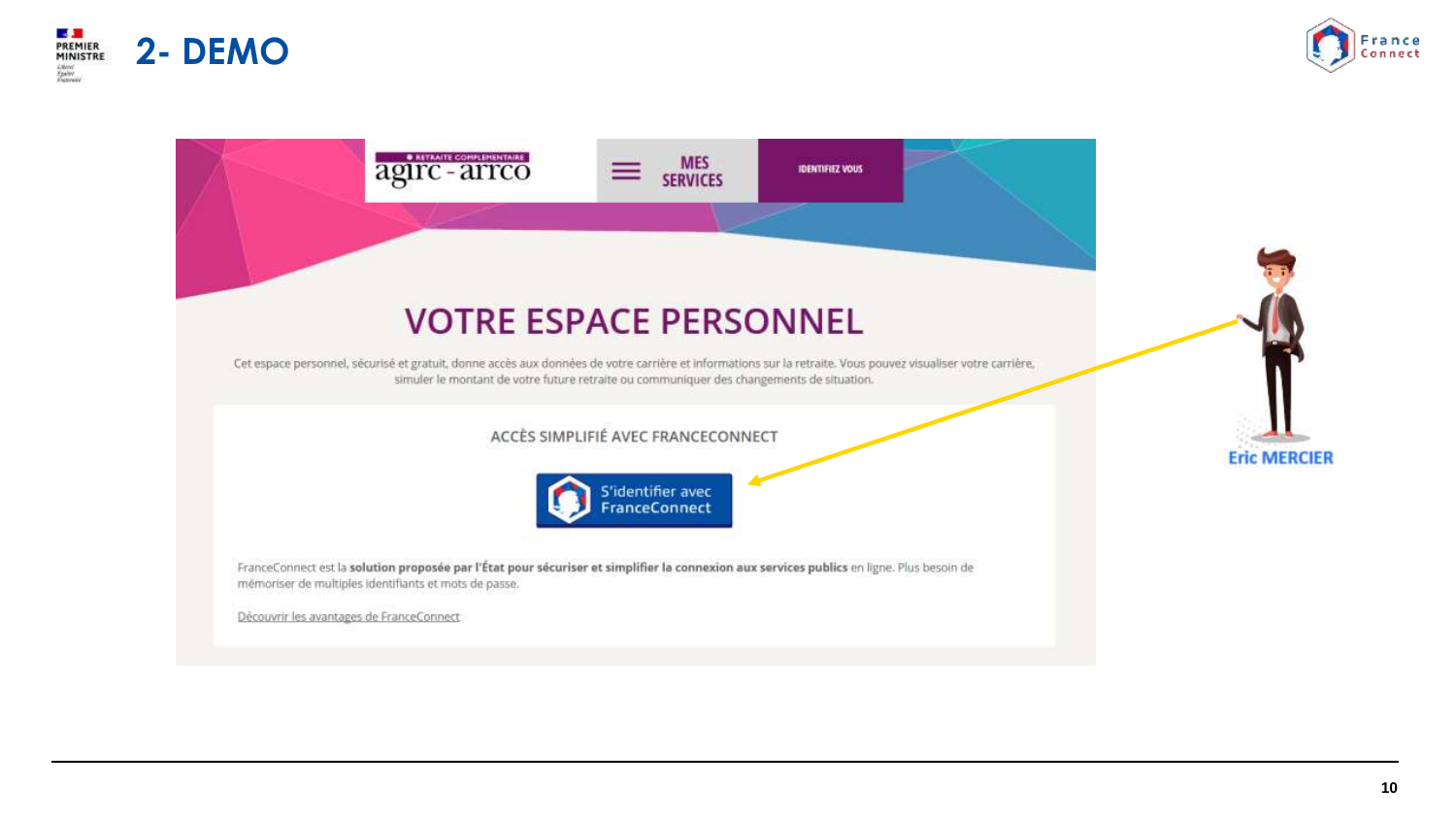



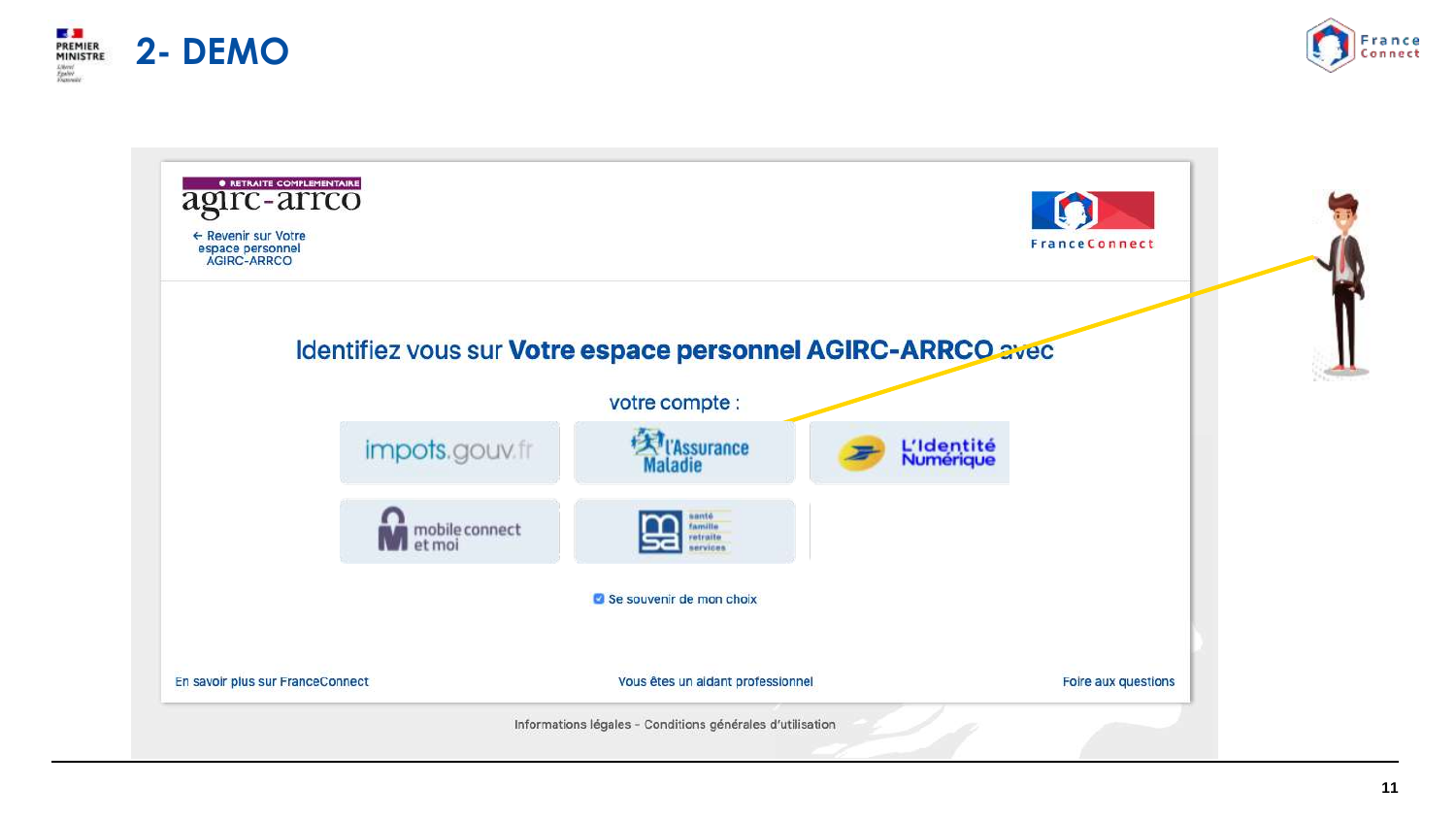







### Je me connecte avec mon compte ameli

|    | 1 64 29 23 208 066                         |
|----|--------------------------------------------|
|    | Où trouver mon numéro de sécurité sociale? |
| ç. |                                            |
|    |                                            |
|    | <b>ME CONNECTER</b>                        |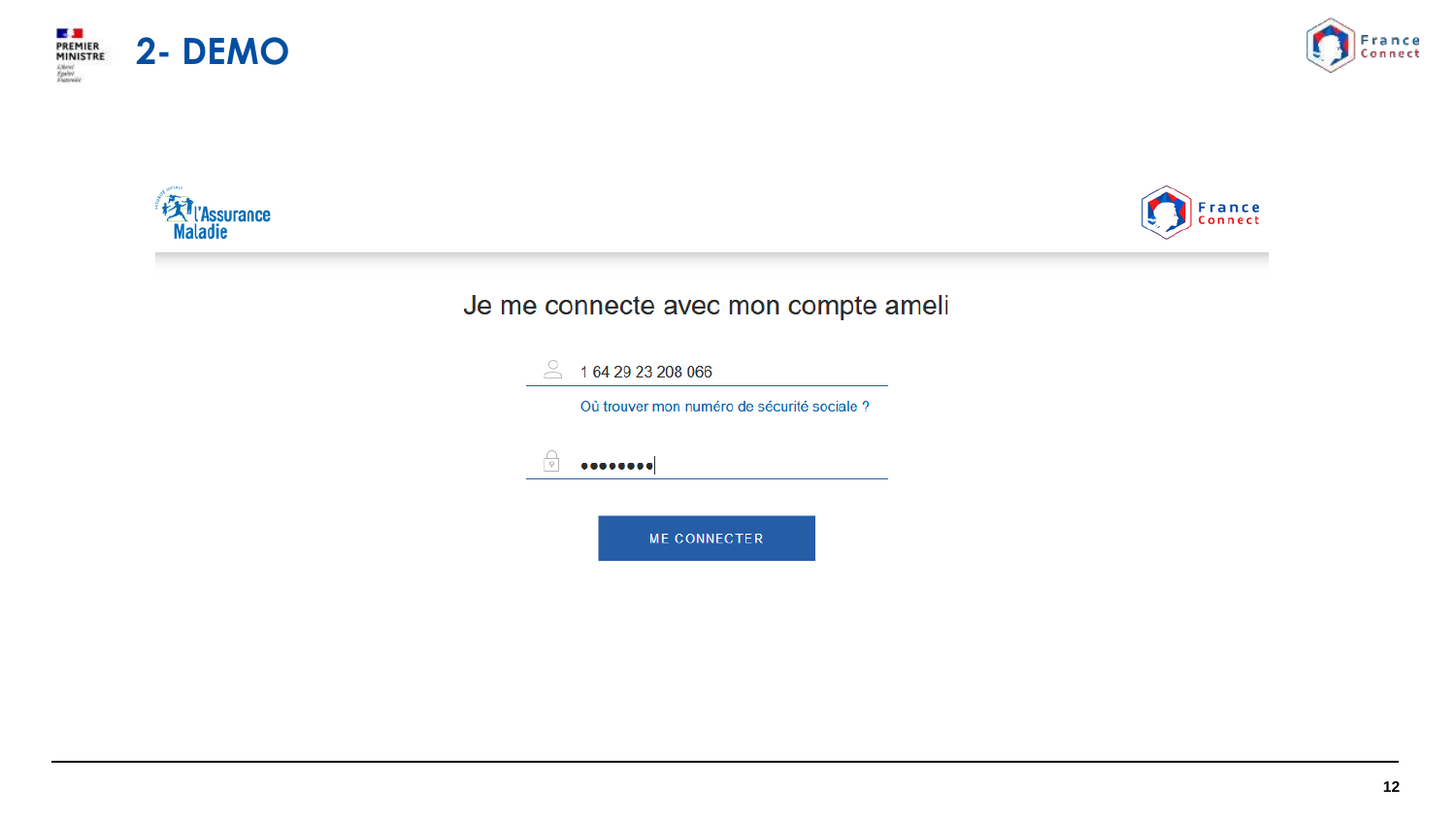





#### **Bienvenue Stéphane Renée MAVEL**

Ce n'est pas vous ?

**Continuer sur Votre espace personnel AGIRC-ARRCO** 

À la demande du service, certaines données vont être transmises.

Voir le détail  $\checkmark$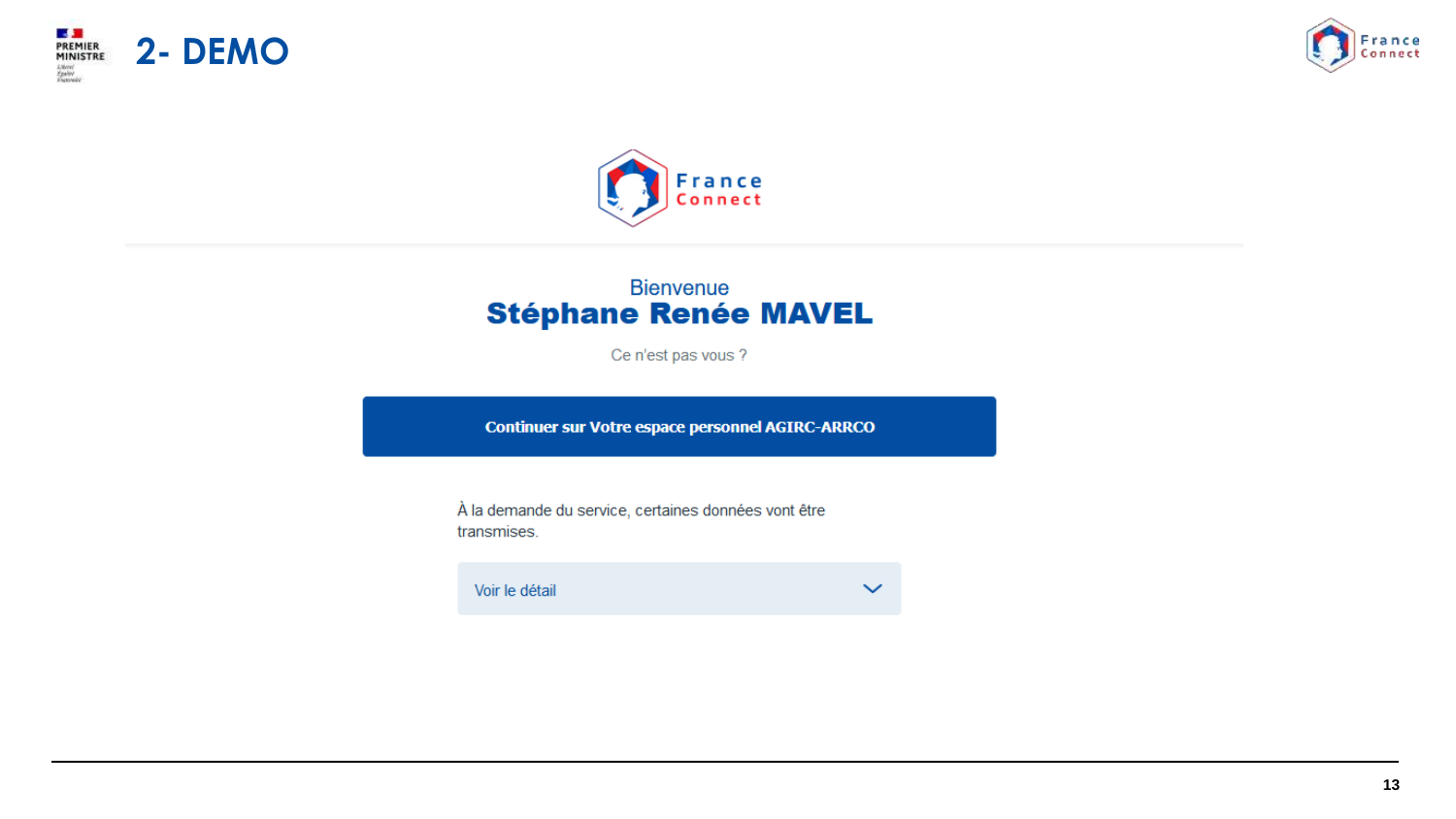

# **2- FRANCECONNECT : HOW DOES IT WORK**



**1** The user clicks on FranceConnect

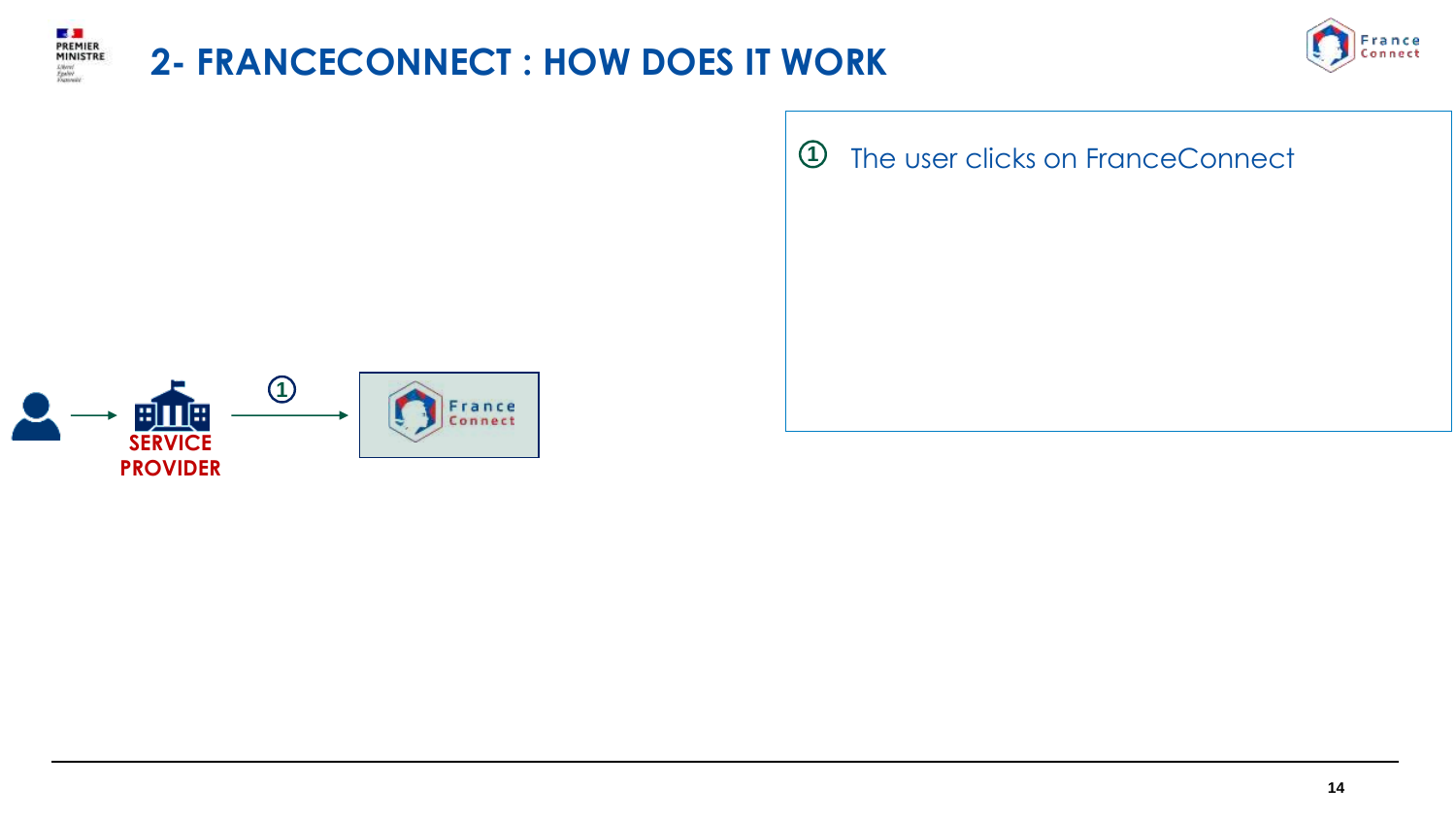



Main attributes (family name, birth name, first name, date and city of birth,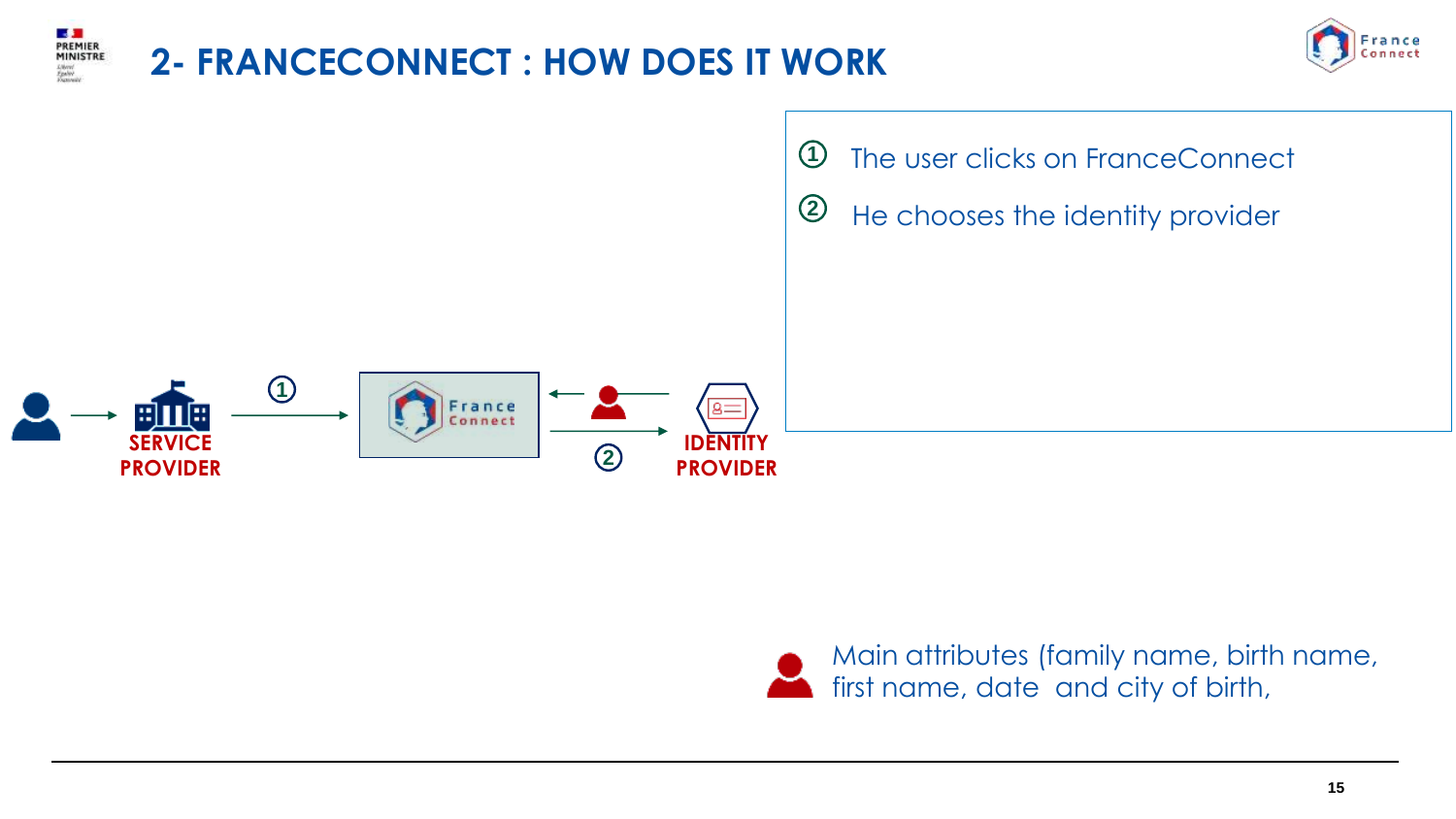







Main attributes (family name, birth name, first name, date and city of birth,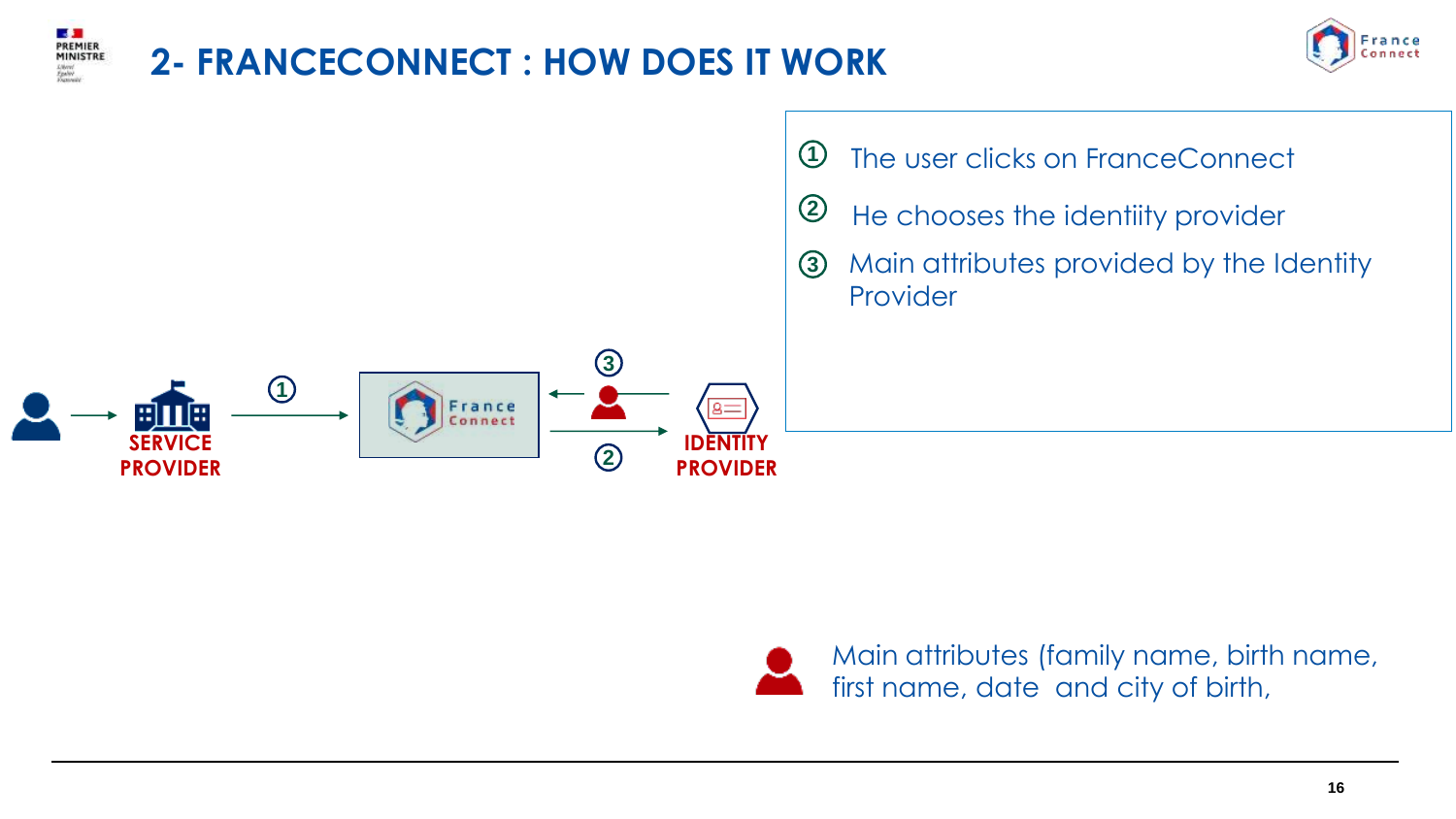

# **2- FRANCECONNECT : HOW DOES IT WORK**







Identity from the RNIPP completed



Main attributes (family name, birth name, first name, date and city of birth,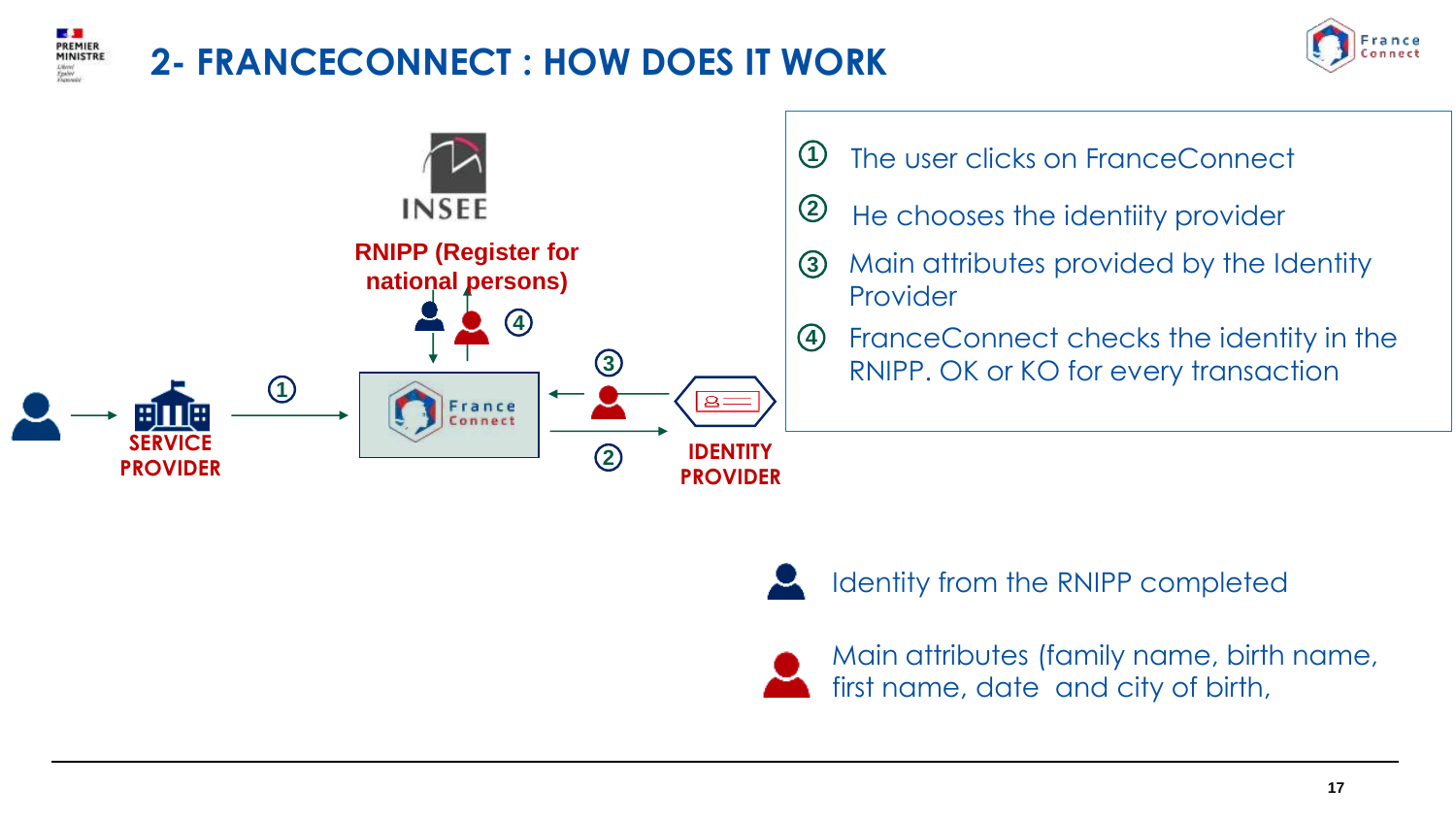

# **2- FRANCECONNECT : HOW DOES IT WORK**





E-mail to notify connection to **FranceConnect** 

- **1** The user clicks on FranceConnect
- **<sup>2</sup>** He chooses the identity provider
- **3** Main attributes provided by the Identity Provider
- **4** FranceConnect checks the identity in the RNIPP. OK or KO for every transaction
- **5** Single credential created. OK for the user, he can go on using the online service. E-mail of notification



Identity from the RNIPP completed



Main attributes (family name, birth name, first name, date and city of birth,

Single credential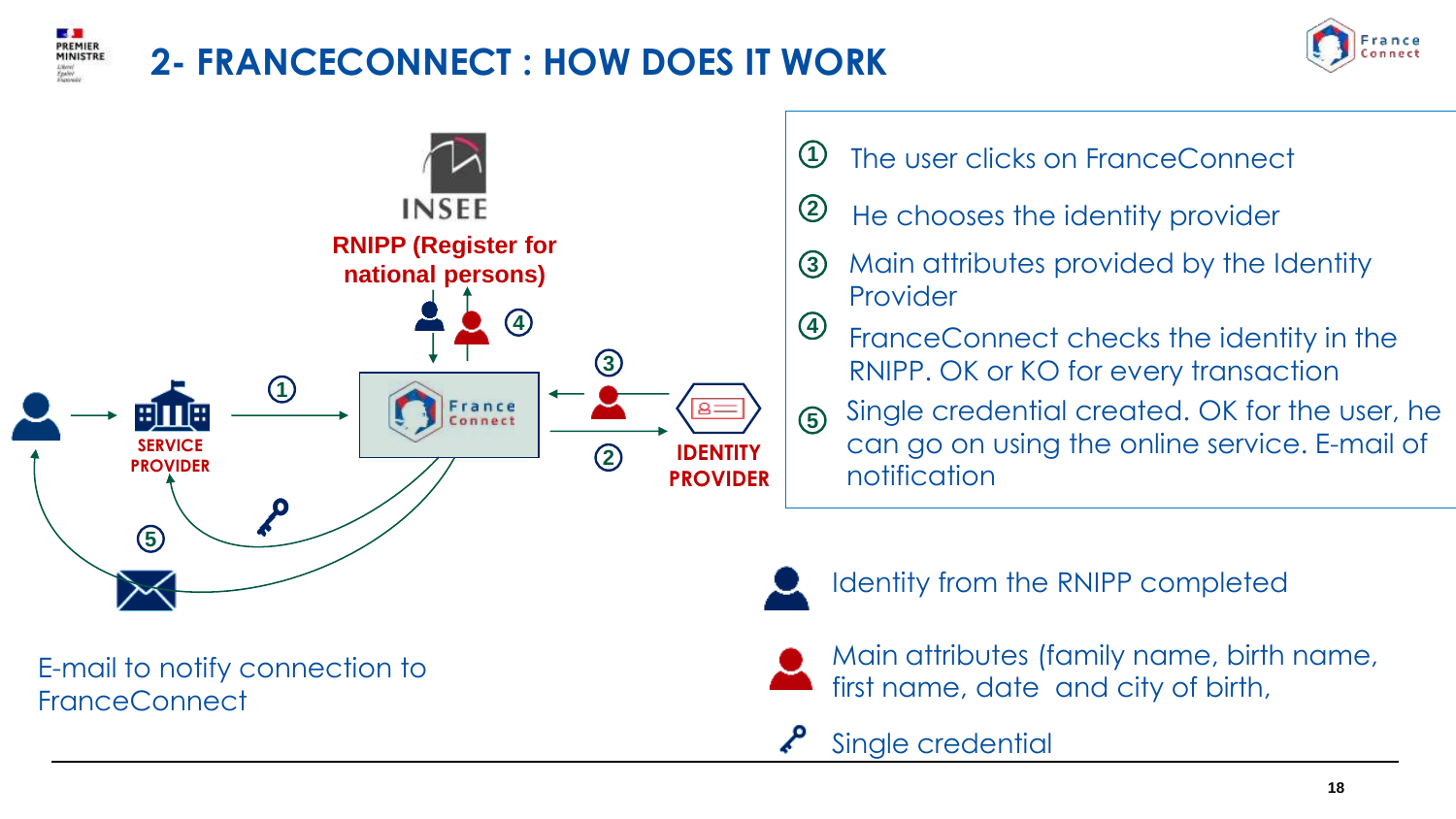

# **2- DATA TRANSMITTED BY FRANCECONNECT**



|                                                                                                                            |                           | <b>Given names</b>                                                                                                                                     |
|----------------------------------------------------------------------------------------------------------------------------|---------------------------|--------------------------------------------------------------------------------------------------------------------------------------------------------|
| <b>Pivot identity</b>                                                                                                      |                           | Name of birth                                                                                                                                          |
| Mandatory information,                                                                                                     |                           |                                                                                                                                                        |
| verified by the Identity                                                                                                   |                           | Date of birth                                                                                                                                          |
| <b>Provider</b>                                                                                                            |                           | <b>Country of birth</b>                                                                                                                                |
|                                                                                                                            |                           | <b>City of birth (INSEE code)</b>                                                                                                                      |
| Other data provided if held by<br>the IF                                                                                   |                           | Name of use                                                                                                                                            |
| <b>Contact data</b>                                                                                                        | - verified<br>- mandatory | <b>Email</b>                                                                                                                                           |
| Persistant technical identifier<br>- generated by FranceConnect<br>- systematically transmitted to<br>the service provider |                           | Technical identifier (sub) of the user in<br><b>OpenIDConnect format, unique to the</b><br>person and service provider whatever<br>the eID provider is |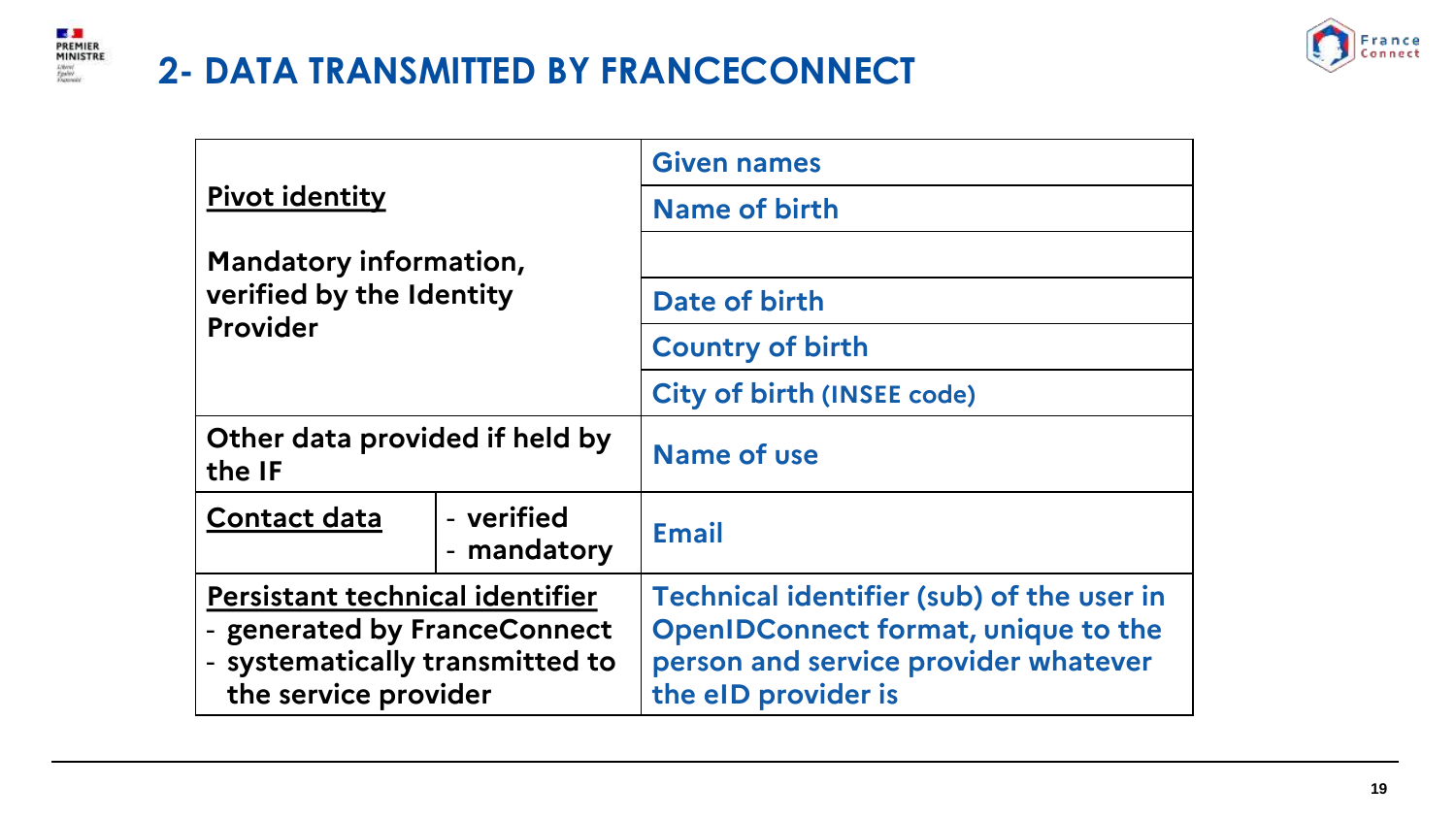



# **3 - MAIN STEPS TO OPEN FRANCECONNECT TO PRIVATE SECTOR**

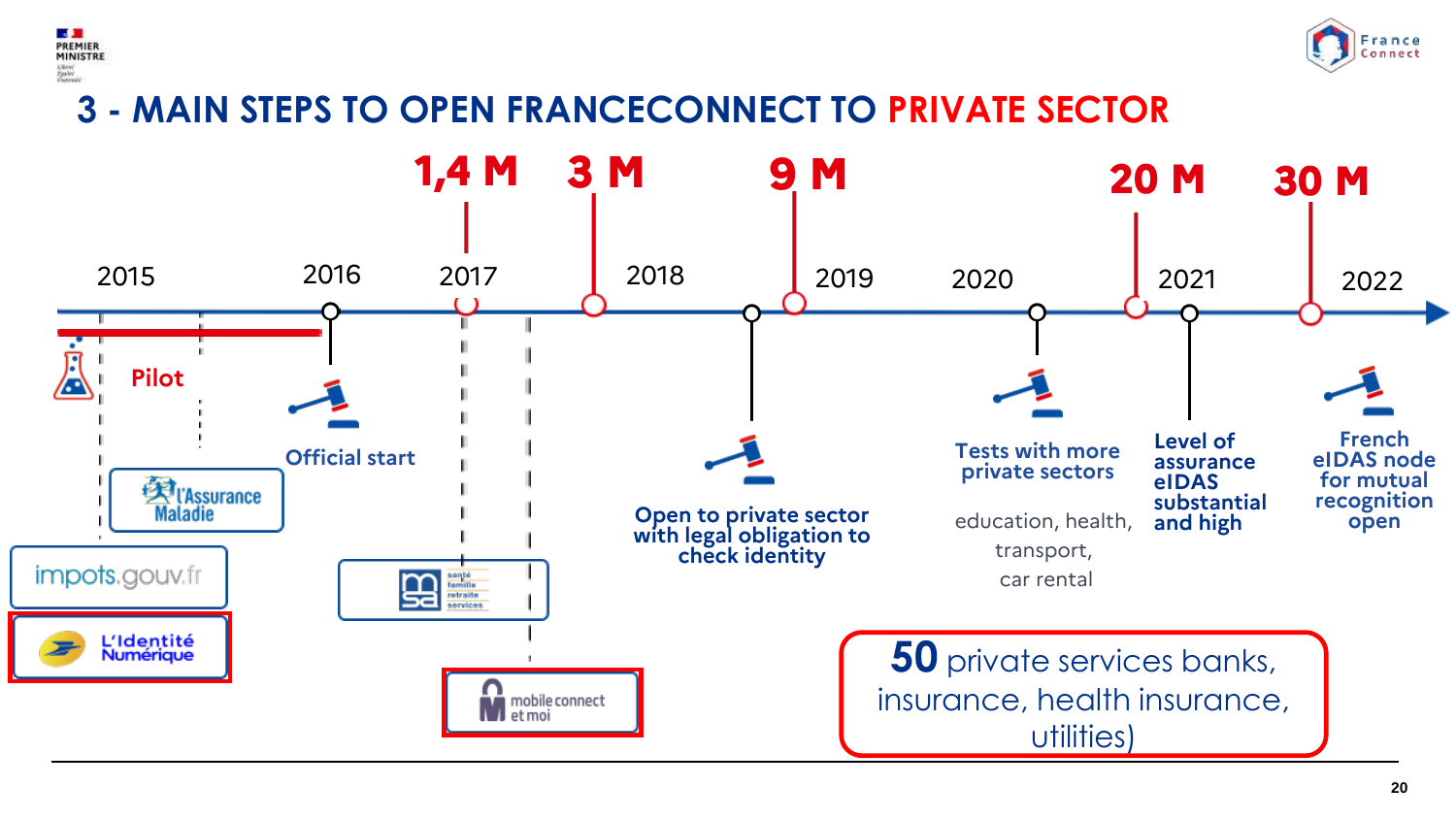### **ES SE**<br>PREMIER<br>MINISTRE **3 – FRANCECONNECT MAIN STEPS TO OPEN TO PRIVATE SECTOR**

Scherel<br>Egalor<br>Voznovice

| <b>Legal</b><br>aspects  | <b>Discussions with legal authorities and modifications of</b><br>FranceConnect decree for service providers<br>• Definition of the scope of authorised private sectors (complex<br>online services and links with public services)                                                                                                                              |
|--------------------------|------------------------------------------------------------------------------------------------------------------------------------------------------------------------------------------------------------------------------------------------------------------------------------------------------------------------------------------------------------------|
| <b>Business</b><br>model | On low level, use of elDs inside FranceConnect for free for citizens,<br>service providers and eID providers<br>• On substantial level, use of private eID charged to private service<br>providers but free for public service providers<br><b>FranceConnect provides statistics, billing done directly between</b><br>private eID and private service providers |
| <b>Interoperable</b>     | OpenID Connect<br>"Verification with the RNIPP (national directory for natural persons)                                                                                                                                                                                                                                                                          |